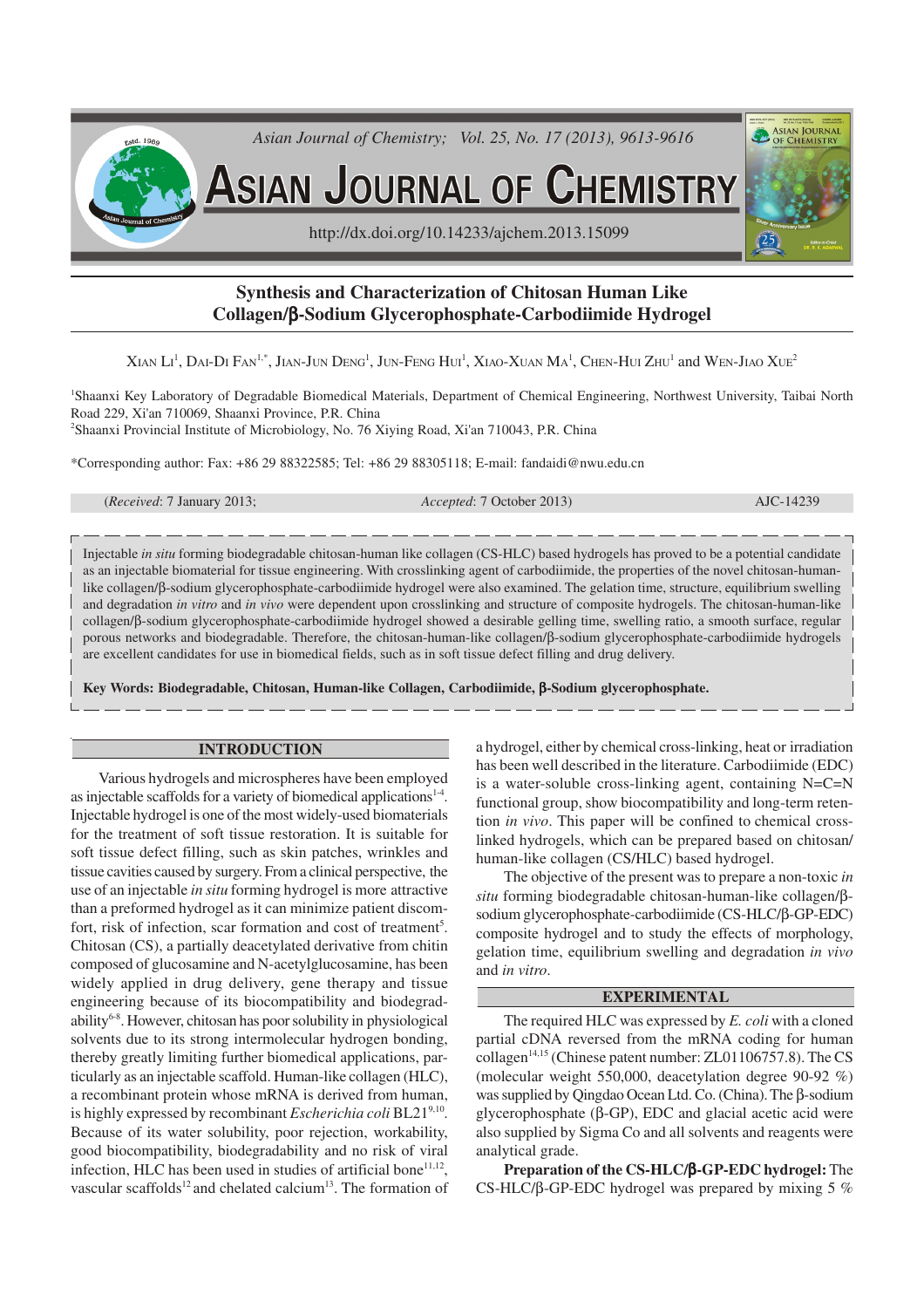(w/v) CS dissolved in 0.1 mol/L acetic acid solution with an isocratic volume of 3 % HLC solution. The mixture was stirred for 20 min in an ice-water bath until complete dissolution was achieved. Then, 1 mL 40 % β-sodium glycerophosphate (β-GP) and 0.02 g EDC was added drop wise until the pH of the solution reached 7.4. The solutions (sol) were placed in a thermo cell maintained 8 min for gelling at  $37 \pm 0.5$  °C.

**Porous morphology of hydrogels:** The surface and crosssectional morphologies of the hydrogels were studied by scanning electron microscopy using a JSM-5900LV (Japan).

**Measuring gelling times:** The gelling time was determined by the tube inverting method<sup>16,17</sup> using a 10 mL centrifugal tube. About 3-5 mL of sol were placed in the centrifugal tube and inserted in a thermo cell until the solutions stopped flowing. The time that lapsed during this process was recorded as the gelling time.

**Swelling measurement:**The classical gravimetric method was employed to measure the swelling ratio of the hydrogels. For temperature-dependent swelling studies, gels were placed in triplicate in ultra-pure water and phosphate buffered saline solutions with pH 7.4 at various temperatures for at least 24 h to reach equilibrium, after which the gels were weighed. The equilibrium swelling ratio was given as  $(W_s-W_d)/W_d$ , where W<sub>s</sub> and  $W_d$  represent the weight of swollen gel and the dried gel weight, respectively.

*in vitro* **Degradation:** Degradation of hydrogels was performed *in vitro* using collagenase I with an activity of 0.5 mg/mL, hyaluronidase (100 U/mL) and trypsin (100 U/mL). The methods was followed from reference<sup>18</sup>.

**Hematoxylin and eosin staining:** After 1, 2 or 6 weeks, the mice were sacrificed and the tissue surrounding the hydrogels was removed and immediately fixed in 10 % neutral buffered formalin. Using hematoxylin and eosin (H and E) staining to determined the property of hydrogels. The methods was come from Li *et al.*<sup>18</sup> .

### **RESULTS AND DISCUSSION**

**Hydrogel formation mechanism:** EDC reaction with proteins have been reported by Tomihata and Ikada<sup>19</sup> and Lu et al.<sup>20</sup>, EDC containing N=C=N functional group, was used to react with the carboxyl groups on proteins or polysaccharides



**Scheme-I:** Proposed interaction mechanisms for CS, HLC, EDC and β-GP: A, interaction of HLC and EDC; B, the CS-HLC/β-GP-EDC hydrogel formation process; C, the CS-HLC/β-GP hydrogel formation process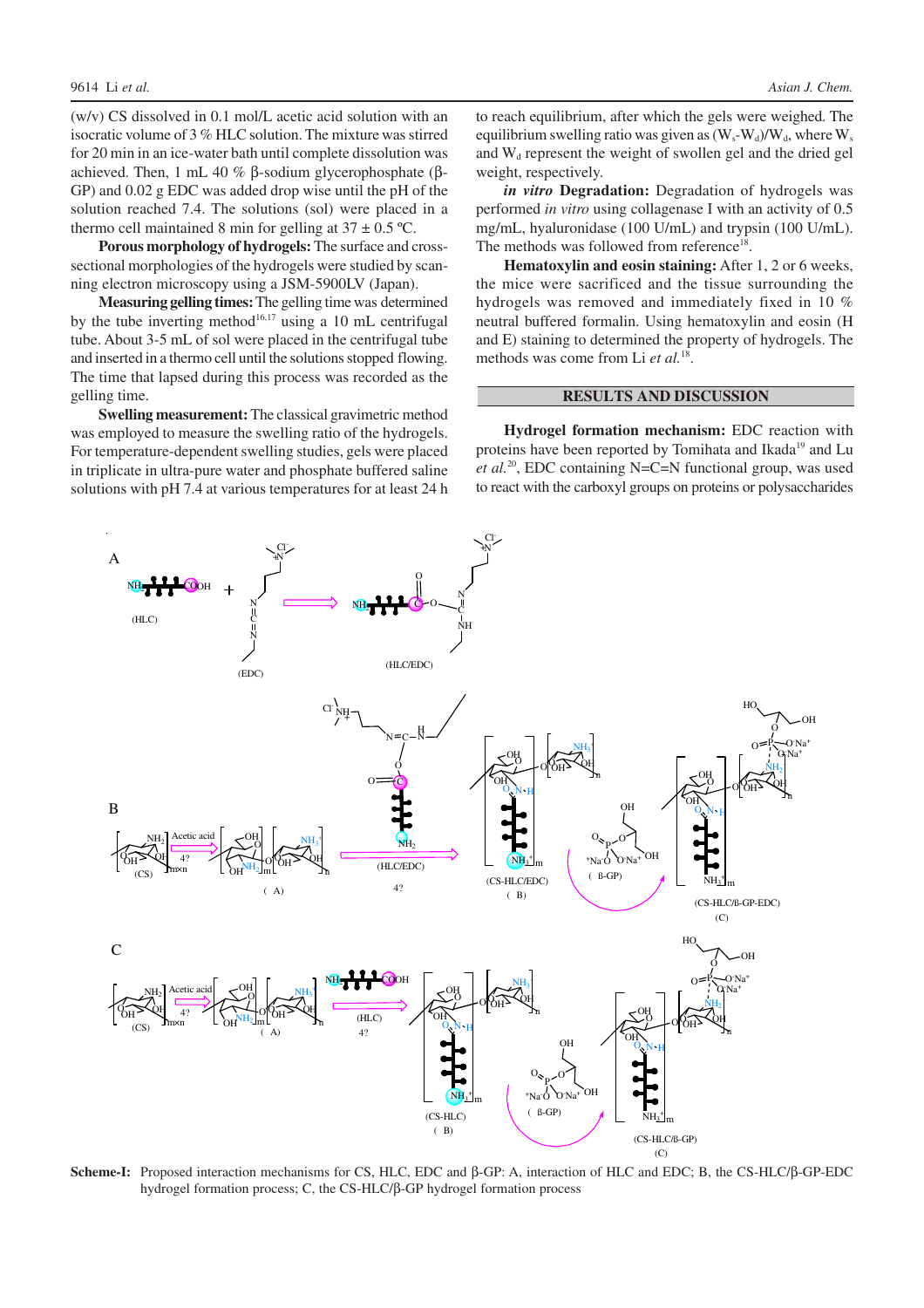to form the unstable intermediate O-acylisourea. This intermediate makes proteins and polysaccharides reactive with other side groups to form an amide linkage between the amine and the acid (**Scheme-IA**). -NH<sub>2</sub> of a part of CS chain was protonated to -NH<sub>3</sub><sup>+</sup> under acidic conditions and also -NH<sub>2</sub> of the end HLC chain was protonated to -NH $_3$ <sup>+</sup>. While part of -NH<sub>2</sub> of not protonated CS reacted with HLC/EDC to glycoprotein chain was connected by a new amide bond (**Scheme-IB**). A new bound of -NRH<sub>2</sub><sup>+</sup> were appeared mainly due to conjugation of P atoms on -OPO<sub>3</sub><sup>2</sup> with N atoms from -NH<sub>3</sub><sup>+</sup> of a part of CS chain (**Scheme-IB**). while the **Scheme-IC** have been reported by Li *et al.*<sup>21</sup> compared with CS-HLC/β-GP hydrogels, CS-HLC/β-GP-EDC hydrogels was reaction by crosslinking agent of EDC, which was a water-soluble with good biocompatibility and easy removability from reaction systems, with may have the potential to produce a hydrogel with novel properties, including improved gelling time, swelling ratio, porous structure and good biodegradability.

**Structure of hydrogels:** The highly porous structure of these hydrogels was studied by SEM. CS-HLC/β-GP-EDC hydrogel showed complete formation of a jelly-like hydrogel whose appearance could be distorted under pressure (Fig. 1A). An irregular macroporous structure in the outer surface and non cross-connection in each pore-wall, the pore-walls in the structure of CS-HLC/β-GP-EDC hydrogels were smoother and their surface structures were compact with uniform pore distribution, which renders them favorable for water and small molecule movement within the network (Fig. 1B).



Fig. 1. Surface structure (A) and SEM (B) picture of CS-HLC/β-GP-EDC hydrogel

**Gelling time:** In order to store the products at reasonable time and shape with various temperature before injected into body, the relationship between the gelling time and temperature (20-50 ºC) was studied. At temperatures higher than 20 ºC, gelling times decreased gradually with increasing temperature (Fig. 2). It including that CS-HLC/β-GP-EDC hydrogel can be forming *in situ* hydrogel and dependence on temperature. Therefore, The CS-HLC/β-GP-EDC hydrogel would be an ideal products used for plastic and reconstructive surgery of soft tissue.

**Swelling measurement:** In order to investigate of the influences of different media on the swelling of CS-HLC/β-GP-EDC hydrogel, we studied the swelling ratios as a function of swelling media in double distilled water and phosphorus buffered saline ( $pH = 7.4$ ) as shown in Fig. 3. The swelling ratio of hydrogels in phosphorus buffered saline ( $pH = 7.4$ ) buffer solution was higher than it in double distilled water at same temperature with two fold. The CS-HLC/β-GP-EDC hydrogel could realize sol-gel transition in suit and quickly



Fig. 2. Effects of temperature on the gelling time during the gelatin process



adapt the temperature and pH of body fluid after injected into subcutaneous tissue. Therefore, the CS-HLC/β-GP-EDC hydrogel had potential application in plastic and reconstructive surgery of soft tissue.

**Enzymatic degradation** *in vitro***:** The resistance to degradation of the hydrogels was studied *in vitro* by examining weight loss with time in 10 % (w/v) collagenase I hyaluronidase and trypsin. With long time, the weight loss was increased. weight loss increased 20 % during the first 3 weeks and then increased 15 % during the following weeks in 10 % (w/v) collagenase I, hyaluronidase and trypsin, approximately (Fig. 4). Therefore, the lowest rate of *in vitro* degradation was found in trypsin.

**Hematoxylin and eosin staining:** The histological response to injection of the hydrogels at 1, 2 and 6 weeks was analyzed by hematoxylin and eosin staining (Fig. 5). It is clear from this image that hydrogels where gradually degraded *in vivo*. After 1 week, injection of CS-HLC/β-GP-EDC hydrogel, the surrounding subcutaneous tissue were degenerated and necrotic (Fig. 5A). After 2 weeks, injection, the degree of inflammation was much milder and neutrophil infiltration was significantly decreased (Fig. 5B). After 6 weeks, inflammation was markedly reduced (Fig. 5C). It is indicating that the CS-HLC/β-GP-EDC hydrogel was gradually adapting to the tissue surrounding the injection site.